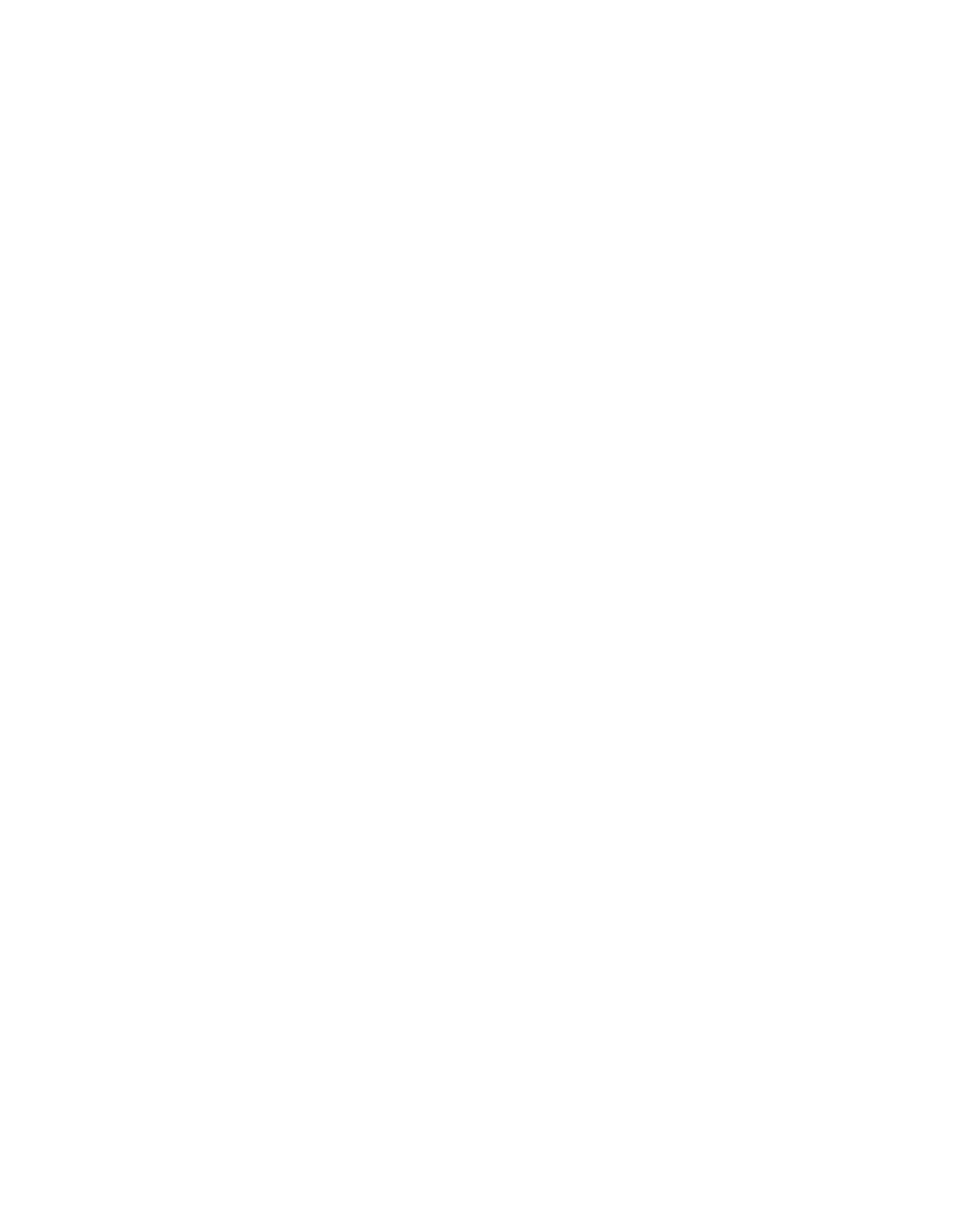## **MISSION STATEMENT**

To support legislation and regulations beneficial to federal civilian employees and annuitants and potential annuitants under any federal civilian retirement system and to oppose those detrimental to their interests.

To promote the general welfare of federal civilian employees and annuitants and potential annuitants, to advise and assist them with respect to their rights under retirement, health and other employee and retiree benefits laws and regulations, and to represent their interests before appropriate authorities.

To cooperate with other organizations and associations in furtherance of these general objectives.

#### **VISION STATEMENT**

To ensure that:

- NARFE is recognized as the association devoted exclusively to serving and protecting the earned entitlements, rights and benefits of all federal retirees, employees and survivors.
- Great work is done to help preserve those rights and benefits.
- Members receive the highest quality services and products.
- All members are left with the knowledge and understanding that their needs and wants are being taken to the highest levels of government for resolution.

#### **ORIGINAL PREAMBLE**

To the Constitution of the National Active and Retired Federal Employees Association— Incorporated, 1947, under the name of "National Association of Retired Civil Employees," amended 30 November 1970 as "National Association of Retired Federal Employees."

"In order that the retired employees may receive from the government of the United States remuneration to which their long and faithful service entitles them; to aid them in securing their rights under the retirement law; for the promotion of their general welfare; and to secure legislation perfecting the retirement law, the National Active and Retired Federal Employees Association has been formed."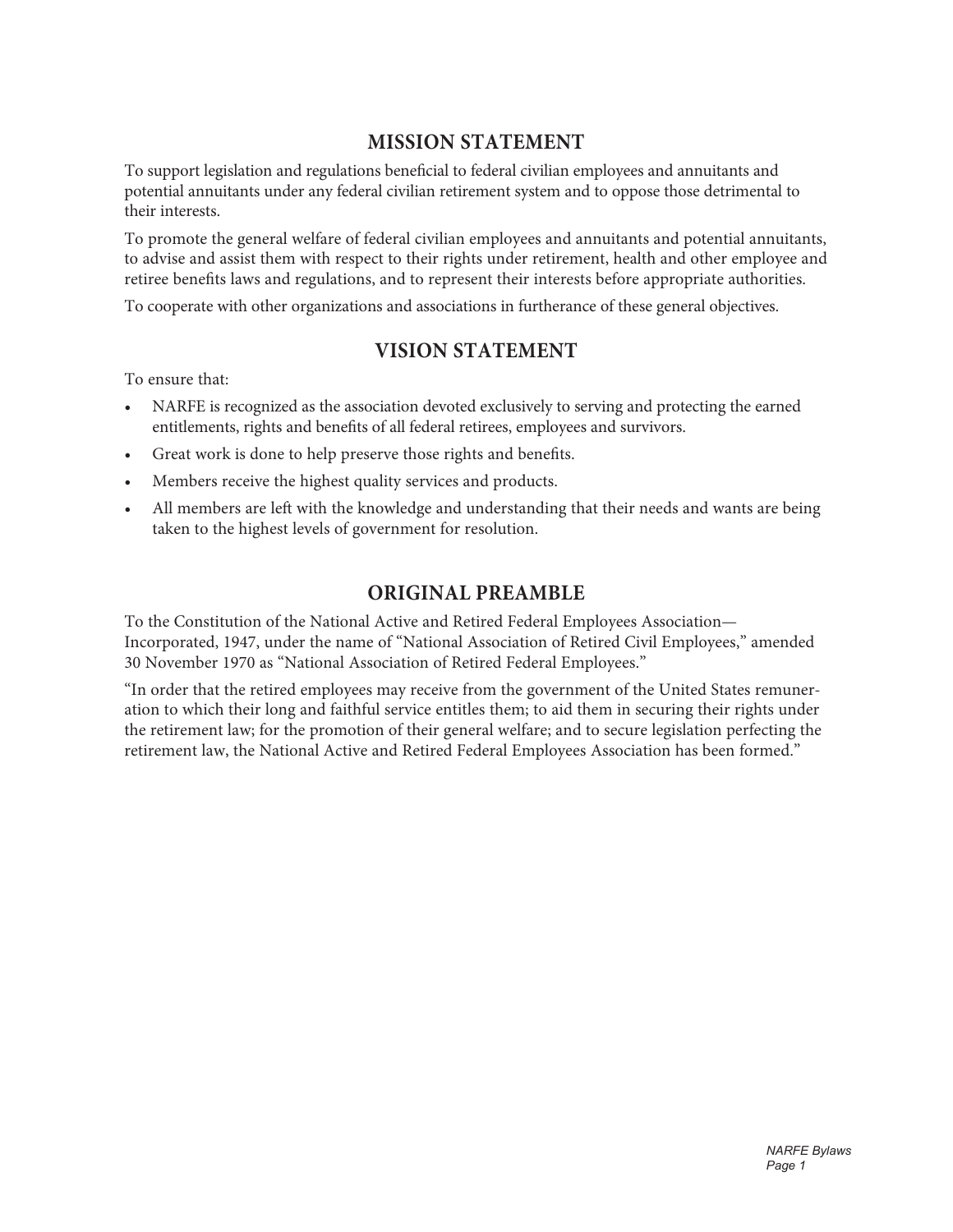## **ARTICLES OF INCORPORATION**

#### **ARTICLES GOVERNING THE CORPORATION of the National Active and Retired Federal Employees Association**

**FIRST:** The Corporation is a nonprofit corporation under the District of Columbia Nonprofit Corporation Act and the name of the Corporation is: National Active and Retired Federal Employees Association.

**SECOND:** The purposes of the Corporation shall be as follows:

- 1) To support legislation, rules and regulations beneficial to current and potential federal civilian annuitants and to oppose legislation, rules and regulations contrary to their interests.
- 2) To promote the general welfare of current and potential federal civilian annuitants by advising and assisting them with respect to their rights under employment and retirement laws, rules and regulations.
- 3) To cooperate with other organizations and associations in furtherance of these purposes.

**THIRD:** The Corporation shall have members as provided in the Bylaws of the Corporation.

**FOURTH:** In the event of the dissolution of the Corporation, the Corporation shall convey any or all remaining assets of the Corporation to any other tax-exempt organization having aims and objectives substantially similar to those of the Corporation, or to the government of the United States.

**FIFTH:** A director is not liable to the Corporation or any of its members for money damages for any action taken, or any failure to take any action, as a director, except for liability for: (1) the amount of a financial benefit received by the director to which the director is not entitled; (2) an intentional infliction of harm; (3) an unlawful distribution pursuant to D.C. Code section 29-406.33; or (4) an intentional violation of criminal law.

#### **NARFE BYLAWS PREAMBLE**

The National Active and Retired Federal Employees Association, incorporated under the laws of the District of Columbia, February 27, 1947, as amended from time to time through September, 2006, as herein before shown, is a continuation with enlargements of its scope of the unincorporated organization formed February 19, 1921, under the name of the National Association of Retired Civil Employees.

The aims of this Association shall be those set forth in its Articles of Incorporation.

The Association is deeply concerned with the problems, welfare and status of all the aged and aging in our nation. It is the duty of the Association to align itself with public agencies, private organizations and individuals devoted to leadership in these aims.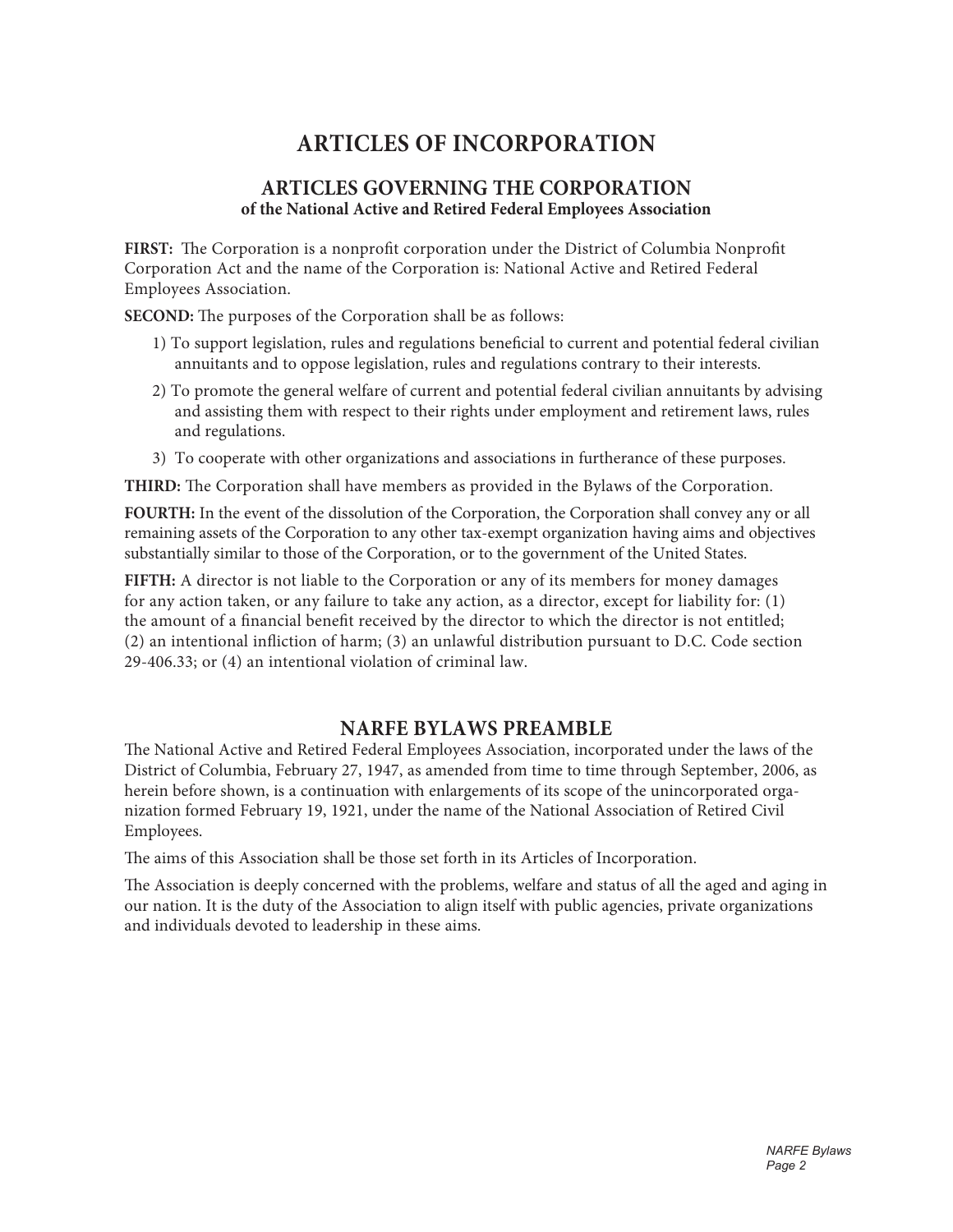#### **NATIONAL ACTIVE AND RETIRED FEDERAL EMPLOYEES (NARFE) BYLAWS**

### **ARTICLE I – NAME**

The name of this association shall be the National Active and Federal Employees Association, also referred to as NARFE or the association, incorporated under the laws of the District of Columbia, February 27, 1947.

## **ARTICLE II – OBJECT**

The object of the association shall be to:

- Support legislation, rules, and regulations beneficial to current and potential federal civilian annuitants, and to oppose legislation, rules, and regulations contrary to their interests;
- Promote the general welfare of current and potential federal civilian annuitants by advising and assisting them with respect to their rights under employment and retirement laws, rules, and regulations; and
- Cooperate with other organizations and associations in furtherance of these purposes.

## **ARTICLE III – MEMBERS**

#### Section 1. Eligibility for Membership

Any person (or current or former spouse of a person) who is receiving (or will be eligible to receive) a federal annuity, or is legally entitled to receive federal survivor benefits from any civilian retirement program of any United States Government agency shall be eligible for membership. Upon receiving applications and dues from eligible persons, the association shall admit them as members.

#### Section 2. Membership Categories.

All members shall have all privileges of membership including the right to vote and hold office. Membership categories are as follows:

- A. National-only members are members paying NARFE association dues only.
- B. Chapter members are members paying both a local chapter fee and NARFE association dues.
- C Honorary Members are those members recognized before October 2008 for having reached 85 years of age and at least 20 years of NARFE membership.
- D. Distinguished members are those members recognized for having reached at least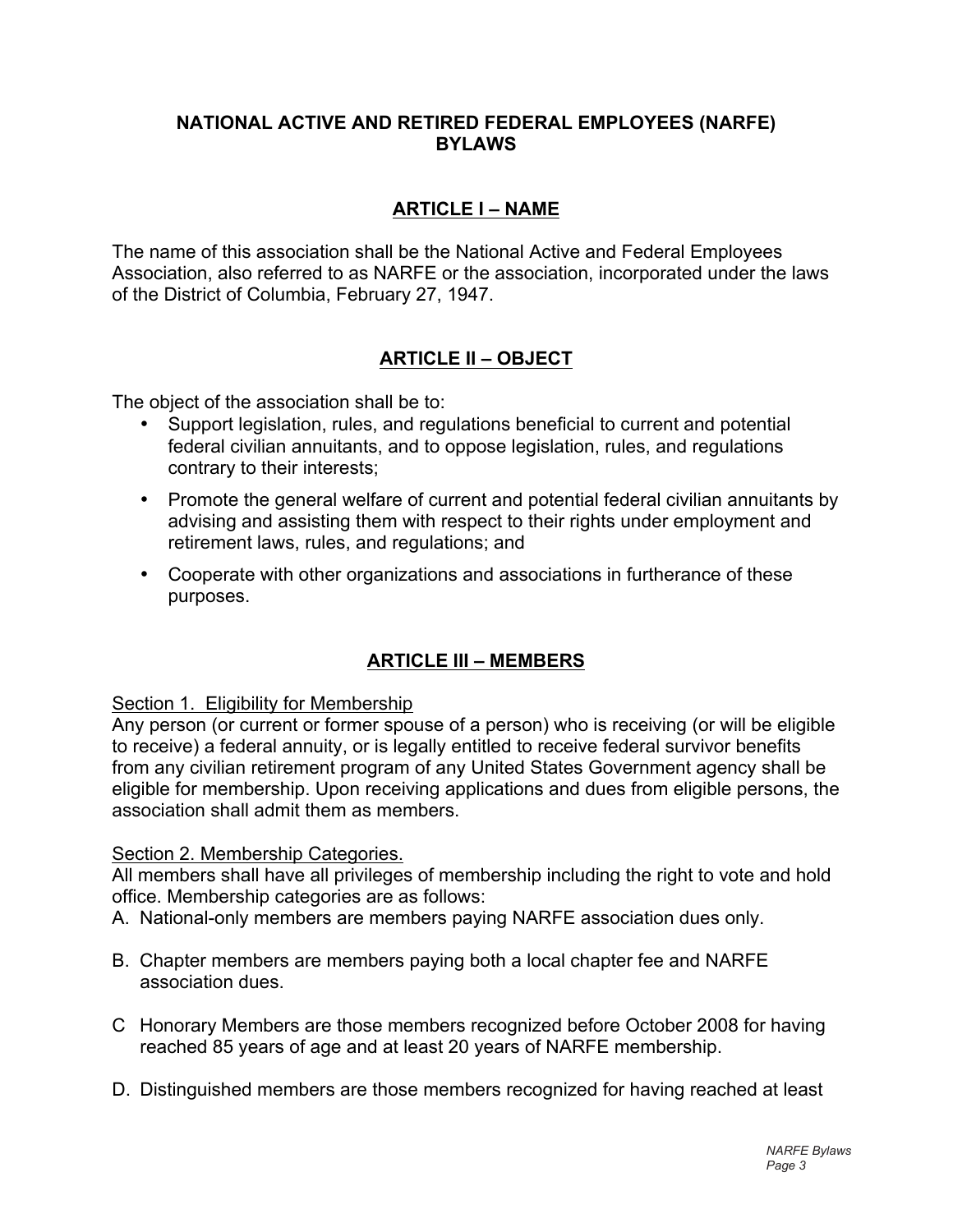20 years of NARFE membership.

Section 3. Dues.

- A. Members shall pay dues of \$48 for one year, \$92 for two years, and \$126 for three years. For dues withholding annual dues are \$42. The NEB shall also establish an amount to pay all future dues in full. Such members who pay all future dues in full shall be called life members. All funds derived from membership fees and dues shall be used only to support association objectives.
- B. Distinguished members shall pay NARFE dues, but chapter dues requirements are at the discretion of the applicable chapter
- C. Honorary members shall not pay NARFE dues, but chapter dues requirements are at the discretion of the applicable chapter.
- D. The NEB shall establish a one-time fee that includes national dues and a first-year chapter fee in lieu of chapter dues for new members who opt to join a chapter at the same time they join NARFE. Chapter dues and first-year fees collected by NARFE headquarters shall be remitted to the chapters on a monthly basis.
- E. Ten percent of the national dues of its members and new membership fees shall be returned to each federation on a monthly basis.
- F. Any member whose national dues are in arrears for three months or more shall, after due notice by the association, be dropped from the rolls, and all rights and privileges granted under the provisions of these bylaws shall cease.

Section 4. Voting.

- All voting is by members by ballot with one vote each.
- A. Ballot vote by the membership is required for the election of national officers and RVPs, changes to national dues, or changes in compensation of the national officers or RVPs.
- B. A two thirds vote shall be required for approval of any changes in national dues or the compensation of national officers or of the RVPs.

## **ARTICLE IV – OFFICERS**

#### Section 1. Election and Term of Office

- A. The national officers of the association shall be a president and a secretary/treasurer. The national officers shall assume office on January 1, following their election by a majority of the ballots cast. Each national officer shall serve twoyear terms, ending December 31 two years later, or when the successor is elected and assumes office. The president shall not serve for more than two consecutive terms and the secretary/treasurer shall not serve more than three consecutive terms in those offices. Service for more than half of a term shall be considered as a full term.
- B. Candidates for office must be members of the association. No officer shall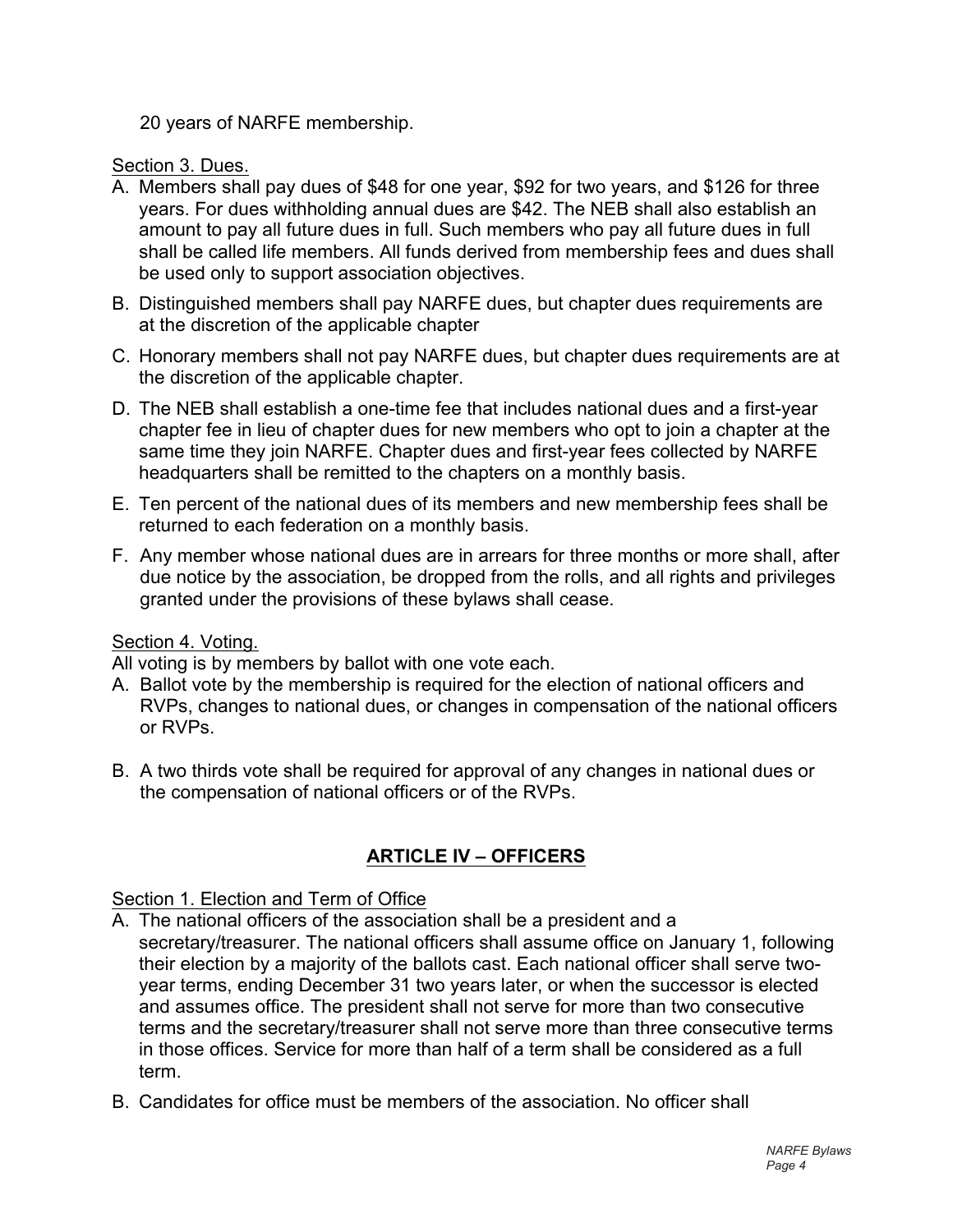simultaneously hold office in any chapter or any federation.

C. Election shall be by a majority of ballots cast except that when there are three or more candidates for the same office or position, voters shall indicate their preference in order for each candidate.

#### Section 2. Duties of Officers.

The national officers shall perform the duties prescribed by these bylaws, the standing rules, any directives adopted by the national conference and the adopted parliamentary authority. The president shall be the chief elected officer of the association. The secretary/treasurer shall (1) serve as president when the president is unavailable; (2) be responsible for all association records and funds; and (3) perform such other duties as directed by the president, the NEB, or the national conference.

#### Section 3. Vacancies.

If there is a vacancy in the office of the president or secretary/treasurer, the NEB shall convene to fill the vacancy for the remainder of the term from among the then current members of the NEB. No member of the NEB who has already served two terms as president shall be eligible to fill either of these vacancies.

## **ARTICLE V – MEETINGS**

#### Section 1. Annual Membership Meetings

Annual meetings of membership shall be held in accordance with the requirements of the laws of the District of Columbia.

- A. In odd-numbered years, the membership meeting shall be held at a place on dates and at a time or in a manner determined by the NEB for the purpose of hearing the president and secretary/treasurer reports. This meeting shall be referred to as the annual meeting. Quorum for the annual meeting shall be 50 members.
- B. In even-numbered years, the membership meeting shall be held at a place on dates and at a time determined by the NEB for the purpose of receiving reports and transacting such other business as shall properly come before it. This meeting shall be referred to as the national conference. The quorum for this meeting shall be 350 members. Elections of national officers and RVPs and voting on bylaws amendments shall be decided by ballot vote submitted to members prior to the national conference. Decisions reached at the national conference shall be subject to a follow-up vote by the membership for ratification.

#### Section 2. Federation Presidents Meetings.

The national president shall convene an annual meeting with the federation presidents to discuss subjects of mutual interest.

## **ARTICLE VI – NATIONAL EXECUTIVE BOARD (NEB)**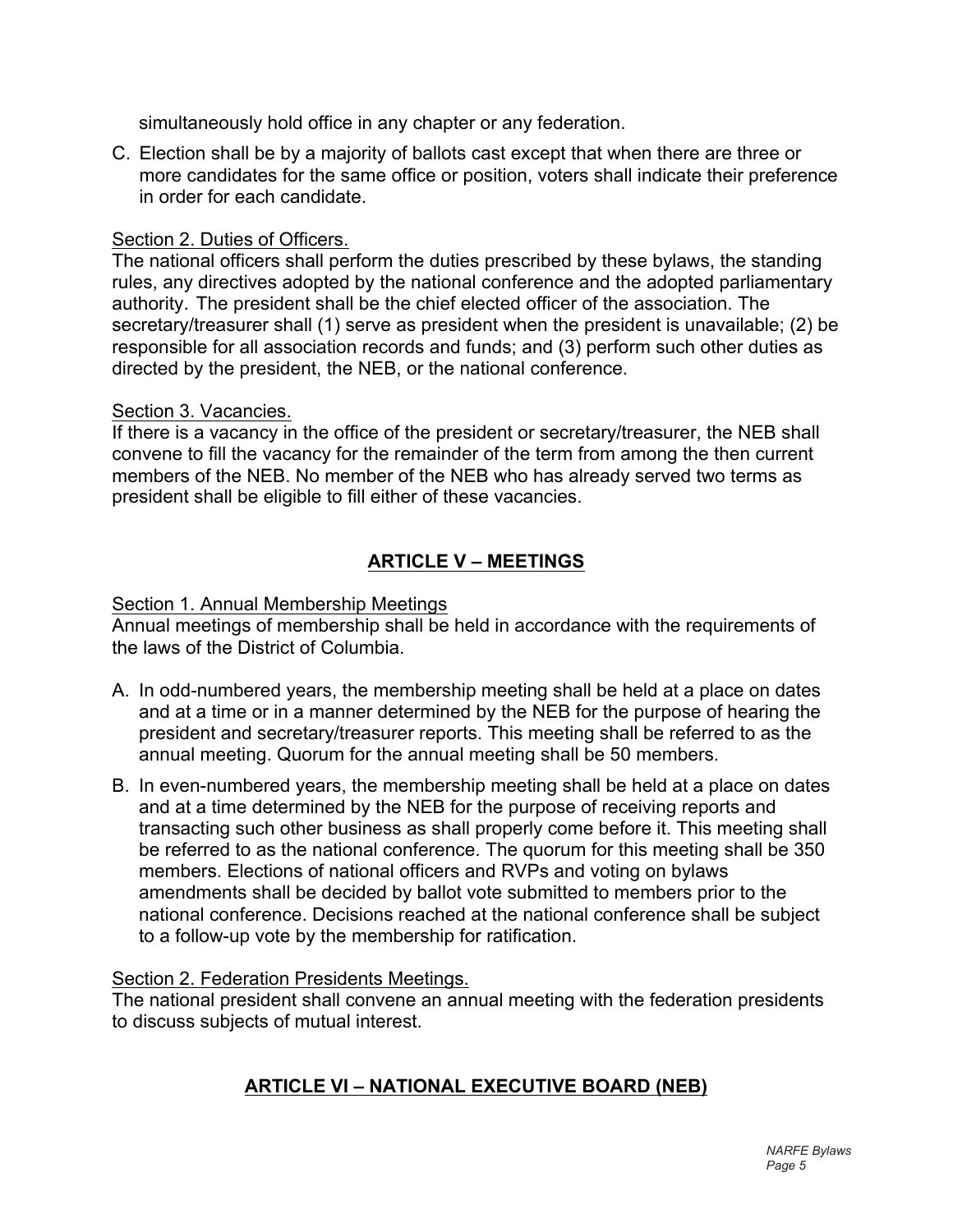#### Section 1. Composition

The National Executive Board (NEB) shall be composed of the officers and the regional vice presidents.

#### Section 2. Authority and Duties

The NEB shall:

- Conduct the business of the association in accordance with relevant laws and regulations of the District of Columbia, the articles of incorporation, the bylaws, the standing rules, and by any general affirmation of policy enacted by membership ballot;
- Establish and issue policies and procedures in accordance with applicable law and equitable procedures for declaring any national office or regional vice president position vacant;
- Be the trustee for and have custody of all real and personal property owned by the association;
- Establish and modify the regions of the association;
- Establish personnel policies for the hiring, promotion, and termination of association employees;
- Determine and direct the manner and placement of investments of the association funds;
- Order annual or more frequent audits to be made by a certified public accountant recommended by the audit committee;
- Create such additional committees as it may deem necessary to further the work of the association; and
- Govern in the best interest of NARFE to ensure the continued fulfillment of its mission and purpose in accordance with public law and NARFE's bylaws and standing rules.

#### Section 3. Meetings

- A. There shall be at least two meetings of the NEB per year, called by the president or a majority of the NEB. Meetings may be held by conference telephone or video calls, provided that all members are contacted and given twenty-four hours' notice.
- B. A summary of actions taken at each meeting shall be published as soon as possible in an official publication of the association.

#### Section 4. Administration

- A. The NEB shall designate a site for the principal office of the association within the Washington, DC, metropolitan area (District of Columbia and adjoining areas of Maryland and Virginia).
- B. The NEB shall be responsible for hiring an executive director, who shall work under such conditions outlined in these bylaws and a contract or letter of engagement as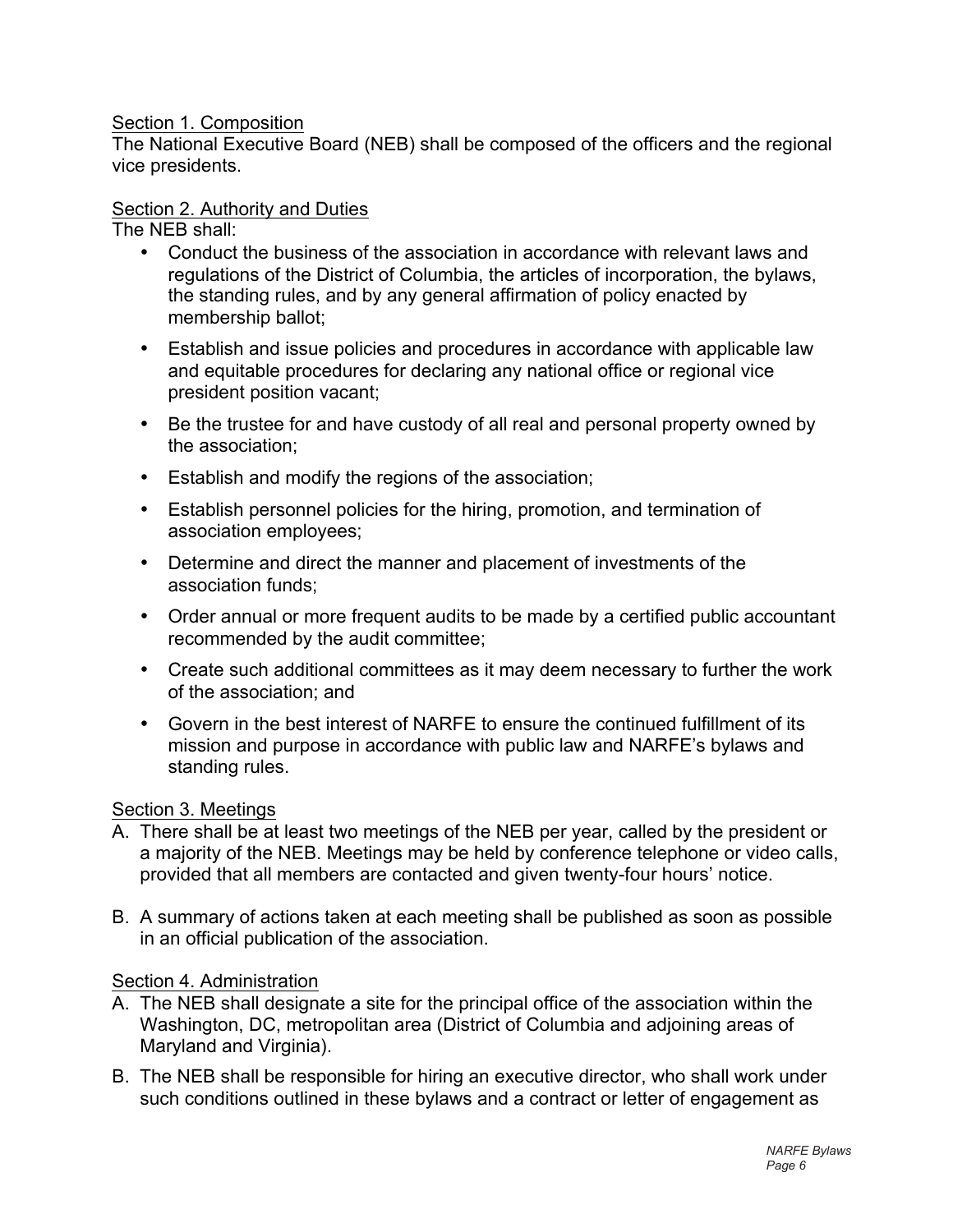the NEB shall determine.

- C. The executive director shall serve as the chief executive officer of NARFE, be responsible for the execution of NARFE policies and programs, and achieving the operational goals as established by the NEB, including staffing and operating the association headquarters, and performing such other duties usual and customary for the position.
- D. NARFE shall indemnify to the fullest extent permitted by the law of the District of Columbia any officer, RVP, or staff member(s) who is a party, or is threatened to be made a party, to any proceeding.

## **ARTICLE VII - REGIONS**

#### Section 1. Composition

Regions may encompass any state, the District of Columbia, territory or possession of the United States or foreign country. Regions shall promote membership recruitment and retention and leadership training.

#### Section 2. Regional Vice Presidents (RVPs)

Members of each region shall elect a regional vice president, who must be a resident of that region and a member of NARFE. If there are three or more candidates for the same office or position, voters shall indicate preference in order for each candidate.

#### Section 3. Term of Office.

The RVPs shall assume office on January 1 following their election by a majority of the ballots cast from their respective regions. The RVPs shall serve two-year terms ending on December 31 two years later or when their successors are elected and assume office. RVPs shall serve no more than three consecutive terms, but may be re-elected to serve again after one full term has passed. No RVP shall simultaneously hold office in any chapter or any federation.

#### Section 4. Duties

RVPs shall perform the duties prescribed by these bylaws, the standing rules, any directives adopted by membership ballot, and the adopted parliamentary authority. They shall also:

- Represent the concerns of members in their respective regions and communicate NEB decisions to the members they represent;
- Represent NARFE headquarters and assist federation officers in promoting the aims and objectives of the association;
- Select an audit committee consisting of three regional vice presidents to establish criteria for the selection of the auditor and define the scope of the audit;
- Encourage federation officers, chapters, and members to participate in legislative activities at the state level, including development of legislative programs;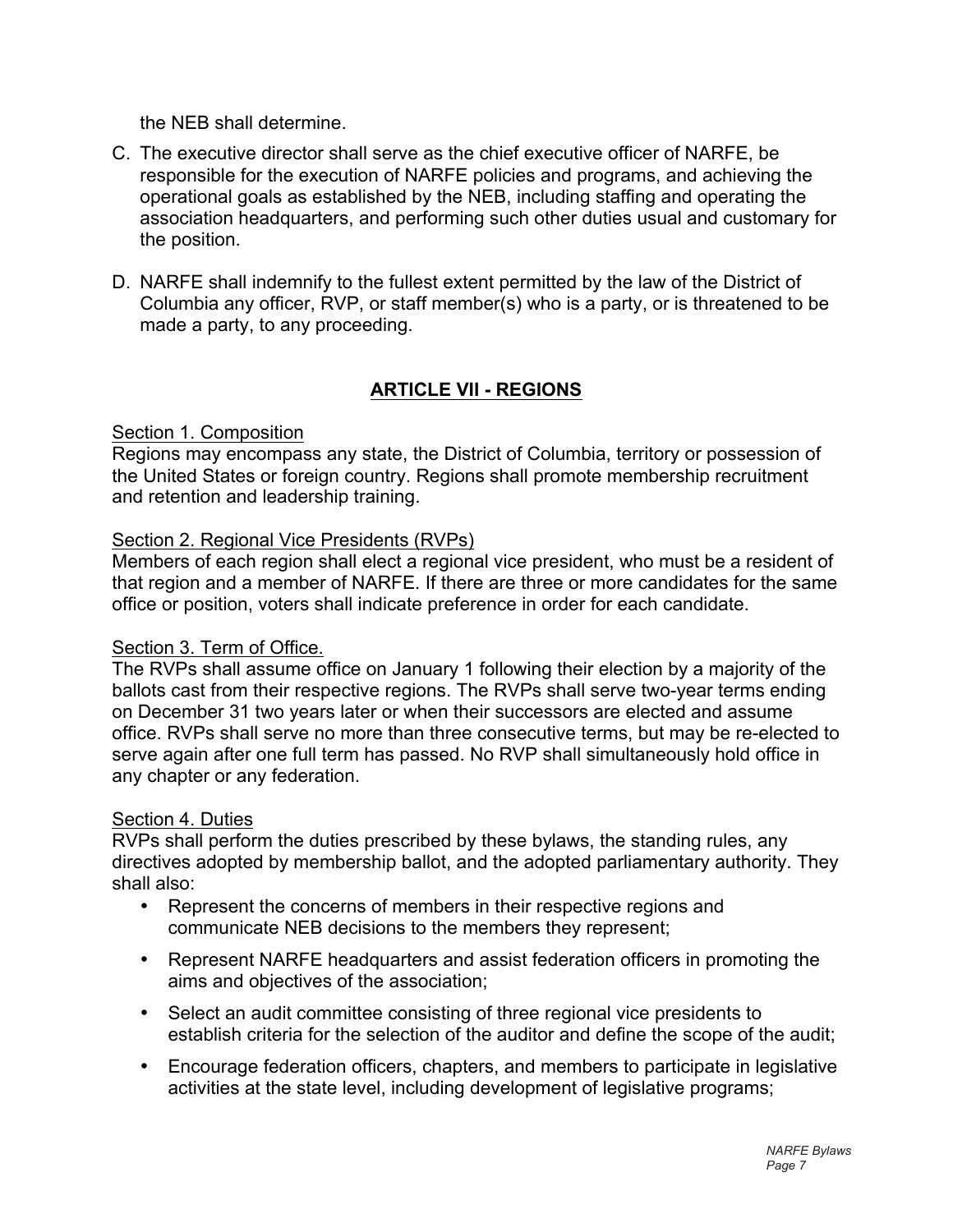- Have the authority to request activity reports and financial statements from each federation president; and
- Perform such other duties as directed by membership ballot or by the president or NEB, with concurrence of the majority of the NEB.

#### Section 5. Vacancies

An RVP vacancy shall be filled by election by the federation presidents of the applicable region to serve the remainder of the unexpired term.

## **ARTICLE VIII – FEDERATION**

#### Section 1. Composition

A federation shall be composed of members belonging to chapters chartered within its borders and national-only members residing within its borders. A single federation shall be authorized within one state, the District of Columbia, territory or possession of the United States, or foreign country. However, the NEB may authorize, on a case-by-case basis, a federation consisting of two or more states, the District of Columbia, territory or possession of the United States, or foreign country.

#### Section 2. Federation Bylaws

A federation must adopt bylaws that do not conflict with the association's articles of incorporation, bylaws or standing rules. The federation's bylaws and any subsequent amendments shall be approved at NARFE headquarters.

#### Section 3. Responsibilities

A federation shall ensure that its chapters' and members' concerns are presented to the NEB. A federation shall promote within its respective area the aims and objectives of the association. Any action of a federation shall be only advisory in its effect upon the chapters and members.

## **ARTICLE IX – CHAPTERS**

#### Section 1. Composition.

Five or more members residing within the same geographical area, upon application, may be authorized by the federation president to proceed with the formation of a chapter to increase the scope and effectiveness of the association. NARFE membership shall be a prerequisite to chapter membership.

#### Section 2. Chapter Bylaws

- A. A chapter must adopt bylaws that do not conflict with the NARFE articles of incorporation, bylaws, or standing rules. The chapter's bylaws and any subsequent amendments shall be approved at NARFE headquarters.
- B. A chapter may provide in its bylaws for the following members: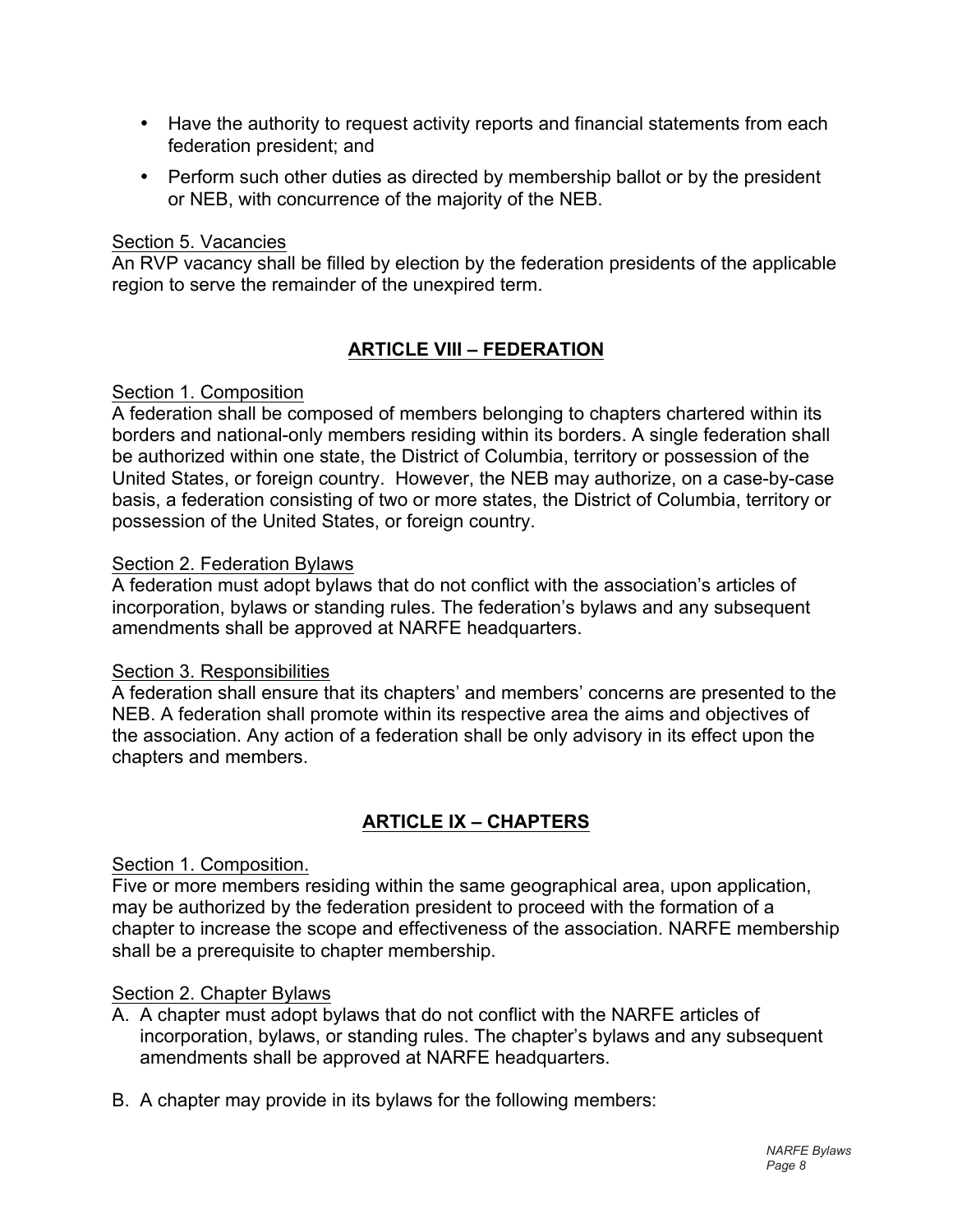- 1. Associate members, who are members of NARFE, may participate in the chapter as prescribed in the chapter bylaws. Any dues assessed shall be paid directly to the chapter; for those who are members of another chapter, these chapter dues will be separate and in addition to chapter dues paid to their home chapter.
- 2. Social members, who are not eligible to join the association, may participate in the chapter as prescribed in chapter bylaws. Any dues assessed shall be paid directly to the chapter. Social members are not members of the association and cannot vote.

#### Section 3. Chapter Dues

A chapter shall establish dues for its own members and may exempt dues for honorary, distinguished, and other special members in accordance with the chapter's bylaws.

## **ARTICLE X – COMMITTEES**

Committees shall be appointed by the president in accordance with standing rules and board policy.

## **ARTICLE XI – PARLIAMENTARY AUTHORITY**

The rules contained in the current edition of *Robert's Rules of Order Newly Revised* shall govern NARFE in all cases to which they are applicable and in which they are not inconsistent with these bylaws, applicable statutes, or any special rules of order NARFE may adopt.

#### **ARTICLE XII– AMENDMENTS**

#### Section 1. Proposed Amendments

A chapter, a federation executive board, a federation conference/annual meeting, the NEB, any committee designated by the NEB, or a group of twenty members in good standing may submit proposed amendments to these bylaws. Amendments shall be submitted in the manner and by the deadlines established by the NEB. Amendments submitted at other times may be held for the next election ballot or be the subject of a referendum ordered by a two-thirds vote of the NEB.

#### Section 2. Review

The bylaws committee shall review and offer recommendations on all proposals, and may edit, combine, substitute, or reject proposals, informing the proposers promptly of the committee determination. A proposer whose proposal has been rejected or declared out of order may appeal to the NEB, whose decision by a two-thirds vote shall be final.

#### Section 3. Notice

Notice of proposed amendments shall be published in the *narfe* magazine and/or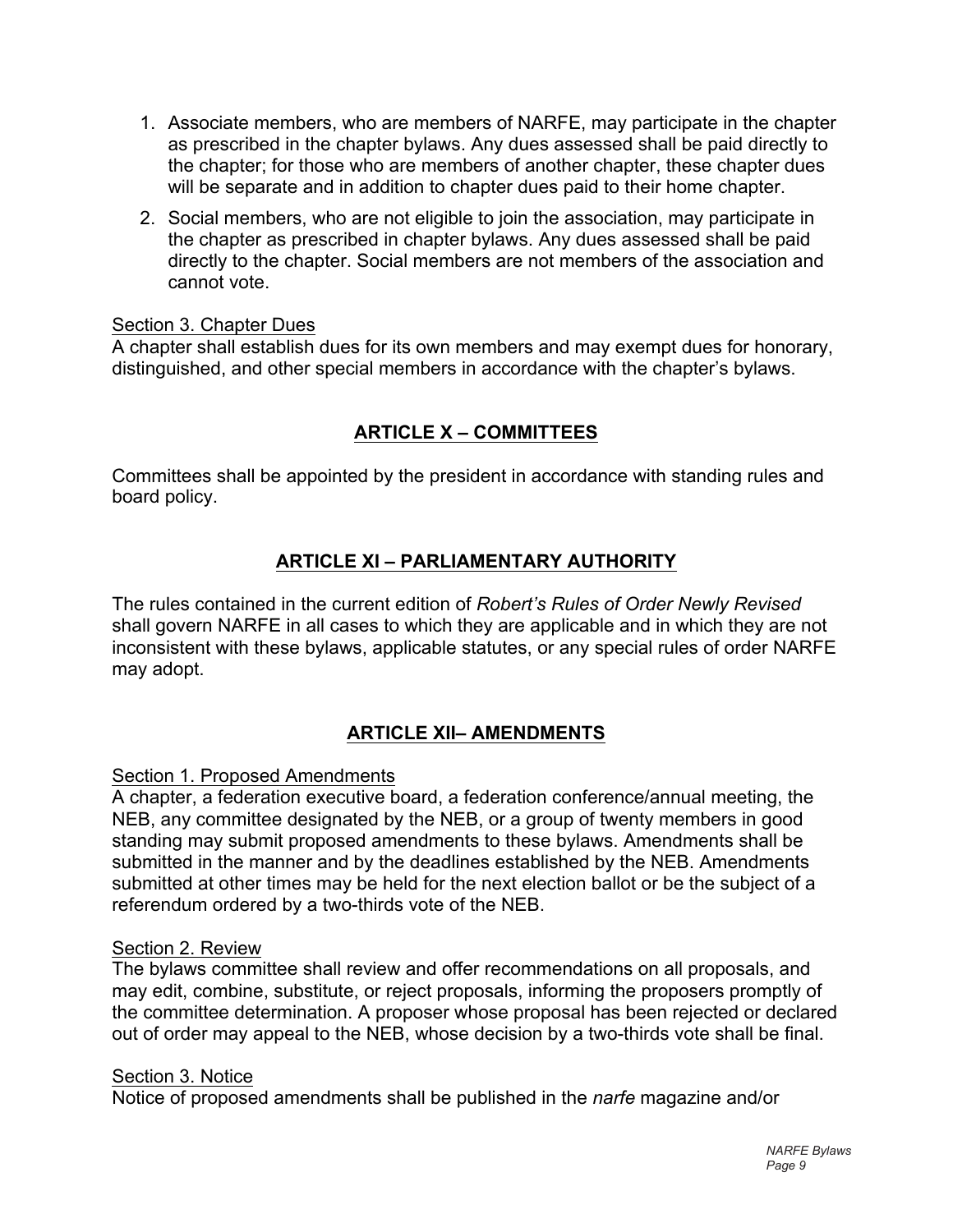posted on the NARFE website at least 30 days before the ballot deadline.

#### Section 4. Adoption

Amendments to these bylaws shall require a two-thirds vote of those responding to a ballot vote by the membership. Such ballots shall be sent with the election ballot or at other times pursuant to an NEB authorized referendum, and shall be subject to a quorum of 350 ballots returned by the ballot deadline.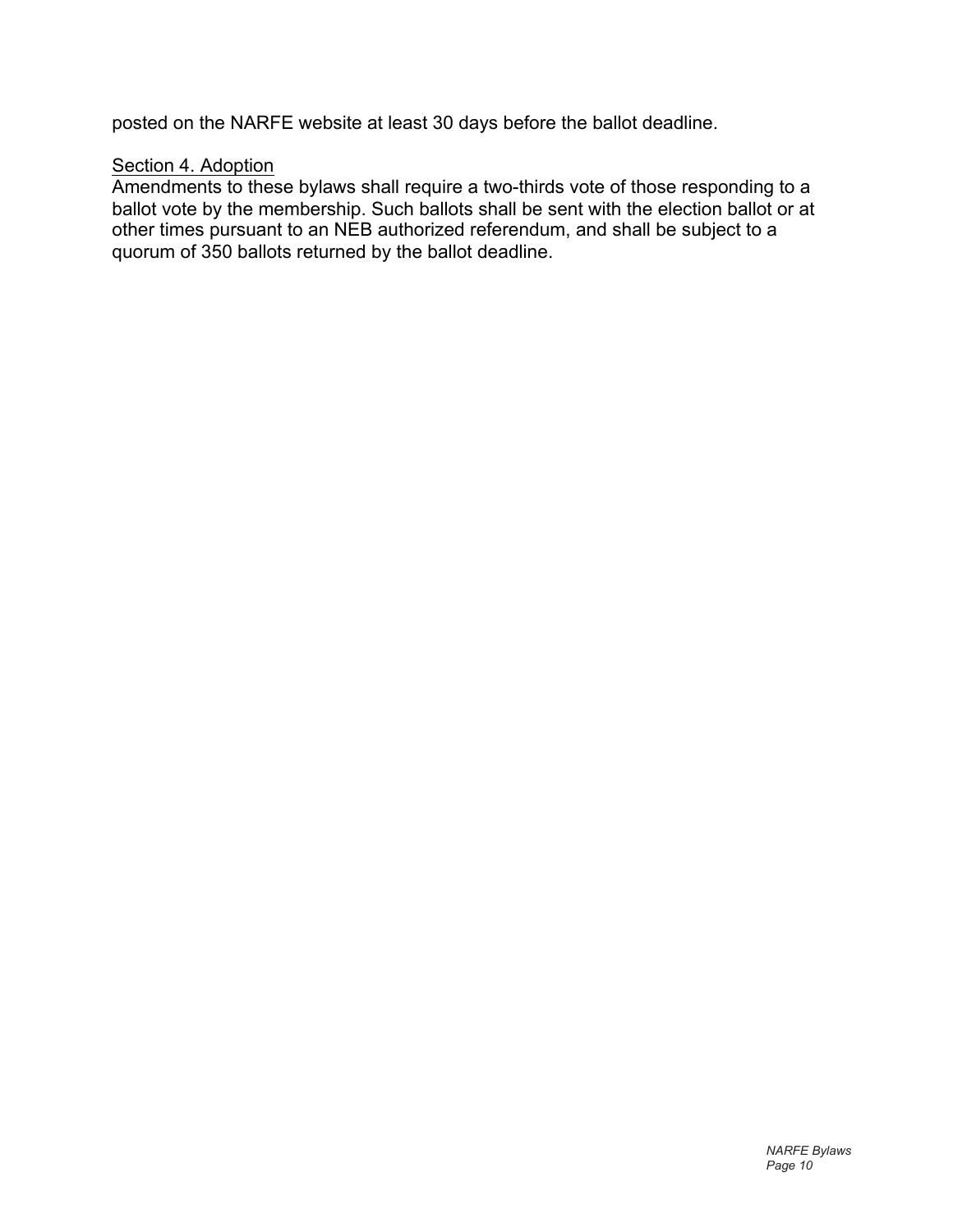### **NARFE Standing Rules**

#### **RULE I Membership and Dues**

#### Section 1. Membership Classes and Categories

- A. A member may be recognized as a Distinguished Member upon request and certification by the chapter to NARFE headquarters that the criteria have been met. In addition, any Honorary Member may request recognition as a Distinguished Member upon written request to NARFE headquarters and resuming payment of national dues.
- B. Associate Members may hold office within the affiliated chapter.

#### Section 2. Voting.

For ballot vote by the membership, each member shall have until the last day of the issue month of the magazine containing the ballot to vote.

#### Section 3. Membership Recruitment

- A. In addition to direct recruitment, the association shall recruit members through chapters. Each NARFE member retains the right to belong to any chapter. The federation presidents shall assign ZIP codes among the chapters.
- B. The NEB may establish incentive programs to benefit member recruitment and retention, such as recruiting rebates and finders fees. An incentive program shall not extend beyond two years, unless extended by the NEB after evaluating its effectiveness.
- C. For new members, ten percent of the new-member fee will be returned to the federations; there will be no distribution to the chapters, except that for new members who join a chapter at the same time they join NARFE, one-sixth of the membership fee shall be returned to the chapter in lieu of the first year's chapter dues. Subsequent billings for members not joining a chapter shall be for NARFE dues only. Subsequent billings for those who join a chapter as they join NARFE shall be for a combination of the NARFE dues and the dues of the appropriate chapter.
- D. Only those Active Federal Employees (AFE) and spouses who were recruited under a special multi-year dues rate incentive program now closed will be permitted to renew at those rates as long as the primary member retains AFE status.

#### Section 4. Dues

NARFE headquarters shall provide a monthly accounting to the federation of the number of members for which it is being reimbursed 10% or other funds.

#### Section 5. Membership Lists and Labels

A. All membership and prospective member lists and computer labels in the custody of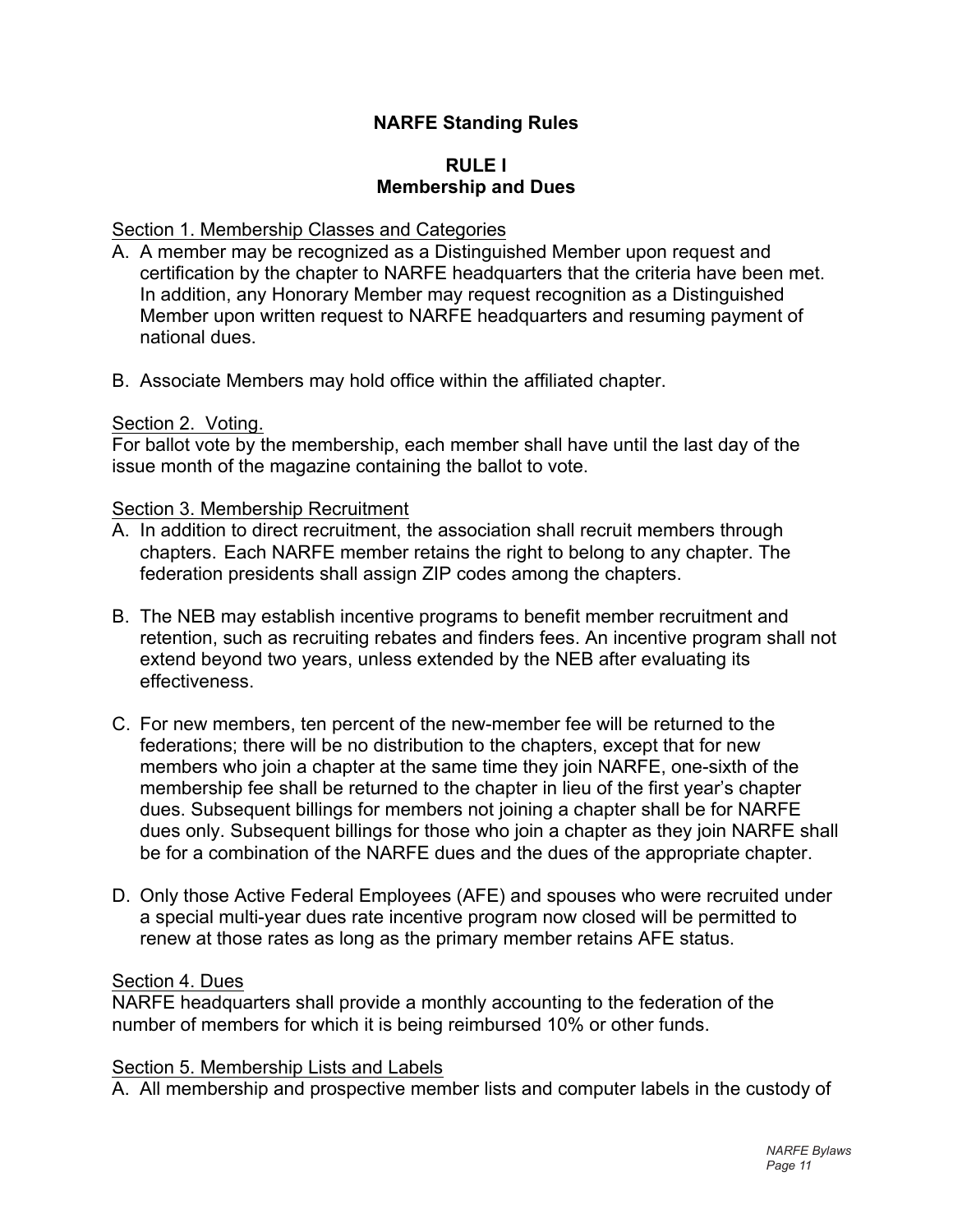the association, federations or chapters shall be treated as confidential. Membership lists or labels shall not be furnished to vendors or contractors without specific NEB approval.

B. Any use or disclosure of membership lists or computer labels of members and prospective members is strictly forbidden except for (1) national programs authorized by the NEB; (2) membership recruitment; (3) chapter and federation bulletins, newspapers or newsletters; or (4) disclosure as may be appropriate in accordance with applicable law. Under no circumstances shall the telephone numbers or email addresses of association members or potential members be provided to anyone other than association officials and members.

#### Section 6. National Publication

The association shall periodically publish an official magazine or newsletter. A subscription to the publication shall be a right of membership for all members.

#### **RULE II Officers and Their Duties**

#### Section 1. NARFE Officers

- A. The president shall:
	- 1. Assign duties to the secretary/treasurer and regional vice presidents, subject to approval by the NEB;
	- 2. Preside at all annual membership meetings and all meetings of the NEB;
	- 3. Appoint members to and select the chair of committees, created by the NEB to further the work of the association; except the audit committee, as deemed necessary by the NEB;
	- 4. Be an ex-officio member of all committees except the audit committee; and
	- 5. Submit to each meeting recommendations for programs for the ensuing term, including estimated costs and sources of income.
- B. The secretary/treasurer shall:
	- 1. Perform the duties of the president in the temporary absence or disability of the president;
	- 2. Keep true and correct minutes of all NEB meetings and records of all membership meetings;
	- 3. Ensure that the association's dedicated funds, i.e., NARFE-PAC, Life Membership Trust Fund, Joe Woodruff Memorial Building Fund, NARFE Contingency Fund, NARFE Meeting Fund, and any other funds so designated by the NEB, shall not be commingled with any other funds or used for collateral for any obligation not specifically authorized in the bylaws;
	- 4. Exercise general oversight over the financial activities of the association;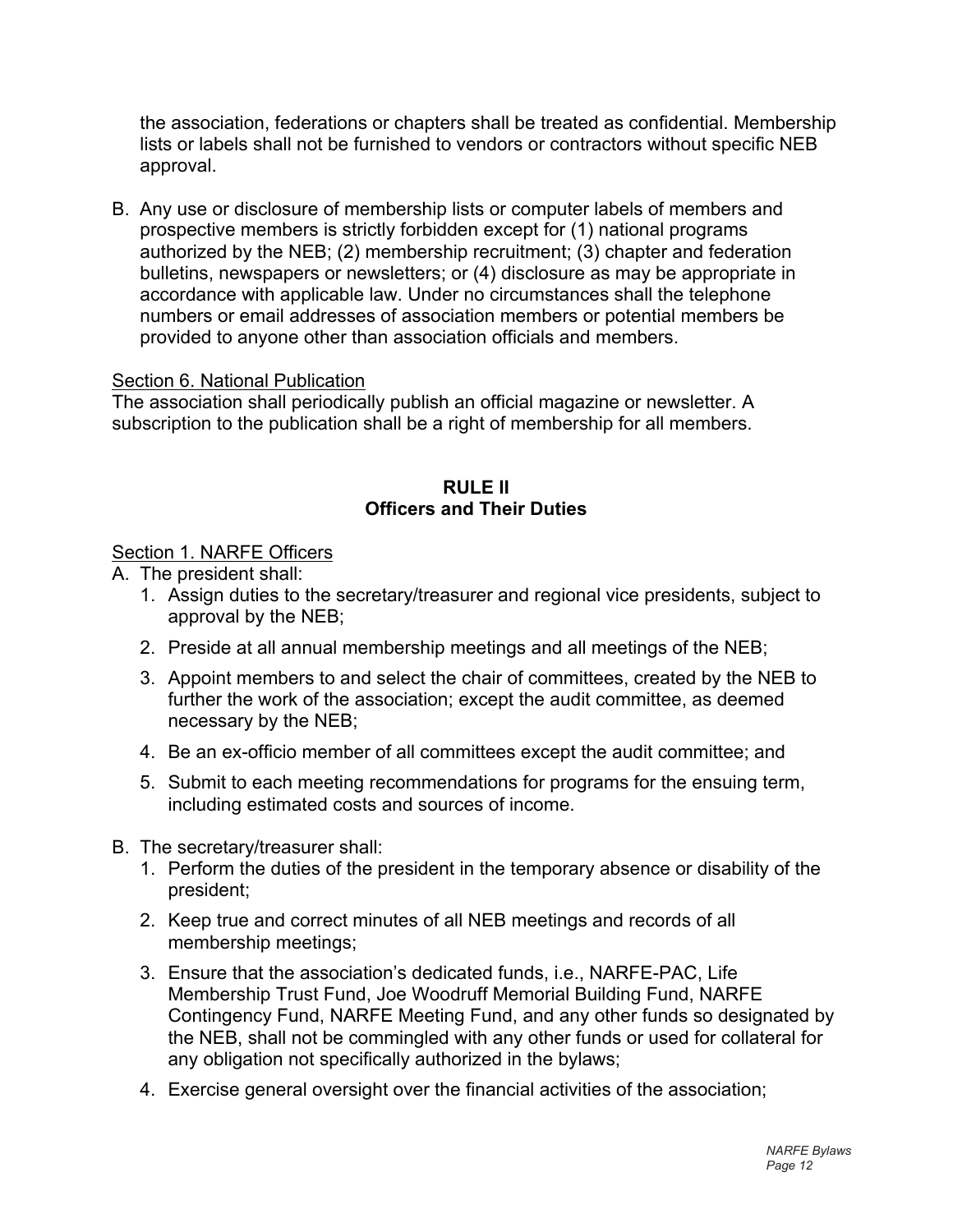- 5. Have access to the safe deposit box of the association when accompanied by another officer; and
- 6. Ensure that a financial report for the prior calendar year, including a balance sheet, list of investments and the auditor's recommendations, is published annually in the association's official publication. Such report shall list separately the salary of each officer and regional vice president.

#### Section 2. Regional Vice Presidents

The regional vice presidents shall ensure that the audit committee presents a report to the NEB for its consideration.

#### **RULE III The National Executive Board (NEB)**

The NEB shall be responsible to:

- A. Direct the storage of all securities owned by the association and all other evidence of investment of funds requiring safeguarding in a safe deposit box in a bank or trust company;
- B. Cancel the charter of any chapter or federation, on thirty days' notice, for failure to carry out the requirements and purposes of the charter, bylaws, or constitution (if applicable) or for other causes provided that:
	- 1. The charter holder shall be given reasonable opportunity to show cause why such charter should not be canceled; and
	- 2. A chapter or federation, upon notification that its charter is canceled, shall provide an accounting of funds to the association and refund any monies in hand received from the association.
- C. Provide criteria and standards of policy guidance to the president and executive director; and
- D. Approve the operating and capital budgets of the association.

#### **RULE IV Federations and Chapters**

Section 1. Federations

A. The purpose of a federation shall be to promote to current and potential members within its respective area the aims and objectives of the association as specified in the articles of incorporation. Each federation shall lead advocacy efforts within its geographic area, maintain constant vigil over the status of legislation in the applicable legislatures, take such action with respect to any such legislation as is beneficial to its members, and keep chapters and national-only members informed.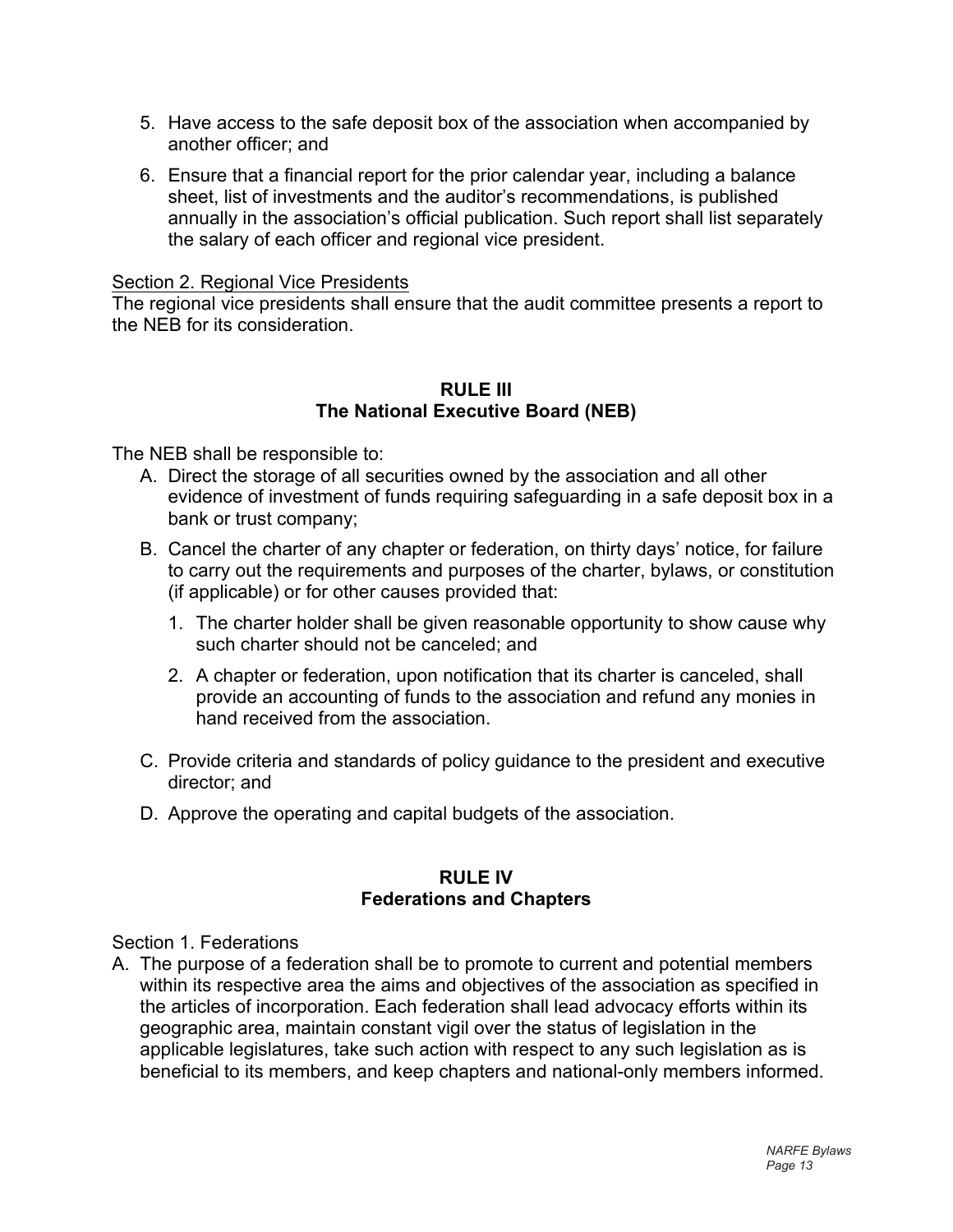- B. Each federation shall hold an annual meeting, and the federation board shall have general supervision of federation affairs between annual meetings.
- C. The elected officers of the federation shall be at a minimum a president and a treasurer or secretary/treasurer. Other elected officers may include one or more vice presidents, a secretary, a national legislative officer, state legislative officer and membership chair. Appointed officers of a federation may include a national legislative officer, state legislative officer, membership coordinator, Alzheimer coordinator, service officer, and others as appointed by the president and approved by the executive board.
- D. The association shall furnish to each federation (as available) the names and addresses of all eligible active and retired civilian federal employees in its respective geographic area.

#### Section 2. Chapters

- A. The purpose of a chapter shall be to support and work toward the objectives of the association by:
	- 1. Advocating at the local level for legislation that is beneficial to federal civilian employees and annuitants and oppose legislation detrimental to their interests;
	- 2. Establishing programs at the local level for the recruitment and retention of association members;
	- 3. Keeping members informed on the plans and activities of the association; and
	- 4. Providing assistance to solve problems that an individual member may be unable to solve alone.
- B. Applications for the formation of new chapters must follow the guidelines issued by the national secretary/treasurer. Upon approval of a chapter's bylaws, the association president shall assign a chapter number and issue a charter, which will be inscribed with the names of the charter members of the chapter.
- C. Any person who is a dues-paying member of NARFE shall be eligible to join a chapter.
- D. Each chapter shall have a president, vice president (or first and second vice president), a secretary, and a treasurer (or secretary/treasurer). An executive committee may be created and consist of the elected chapter officers and other appointed officers and committee chairs as deemed appropriate. The executive committee shall exercise such authority and perform such duties as the chapter may prescribe.
- E. Regular chapter meetings shall be held at a time and place designated by the chapter. One regular meeting during the year shall be designated as the annual meeting.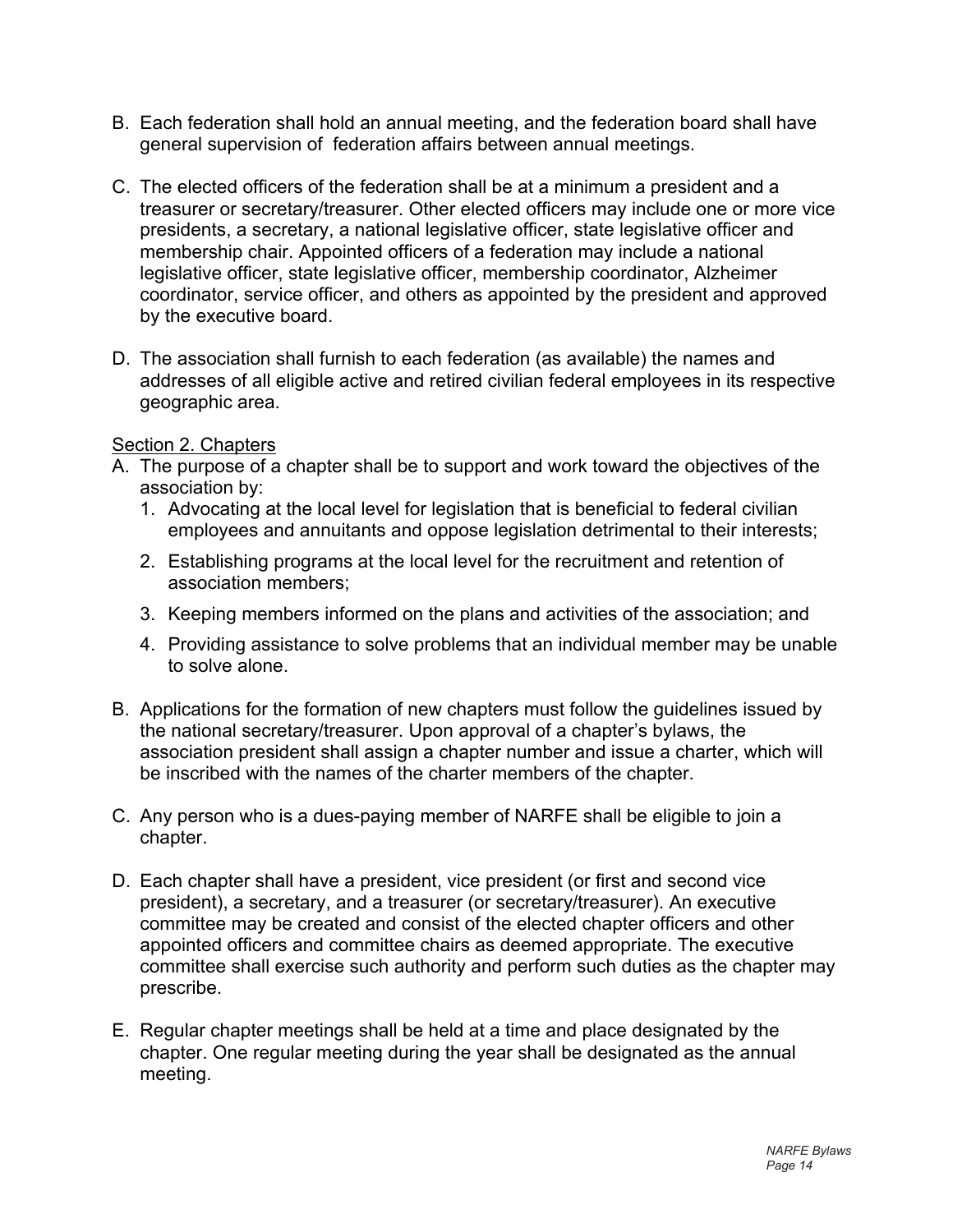- F. Chapters shall submit to the NARFE headquarters the appropriate NARFE form listing the chapter dues amount and current chapter officers. Such form shall be submitted by January 1 each year.
- G. The association shall furnish to each chapter the names and addresses of members of that chapter. The association may furnish to each chapter, as available, the names and addresses of prospective members. A chapter's roster of voting members must be kept separate from its roster of nonvoting members, such as social members.

#### **RULE V Meetings**

#### Section 1. Annual Membership Meetings

Each year, the NEB shall determine and announce to all members when and where or how the annual membership meeting will be convened during the following two years. Annual membership meetings may be conducted in conjunction with annual training sessions.

#### Section 2. National Conferences

- A. Site Selection
	- 1. Cities, after reviewing the request for proposal (RFP), that desire to host the national conference shall make their requests to NARFE headquarters by March 31 four years prior to the requested meeting date.
	- 2. The NEB site selection committee shall visit proposed sites to determine their suitability to host the national conference. The committee shall invite federation representatives, if available, to accompany it to proposed venues.
	- 3. Federations and chapters in the city selected by the NEB shall be able to nonconcur with the selection if they are unwilling to host the national conference with help from NARFE headquarters.

#### **RULE VI Committees**

#### Section 1. Committees

- A. Committees as are required for the efficient and orderly review and evaluation of bylaws amendments shall be selected by the president at least sixty days prior to the opening of the ballot voting process.
- B. The names of members appointed to committees shall be included in the issue of the publication that is issued for the month preceding the month of the ballot voting. To the extent practicable, the NEB shall ensure that all segments of NARFE are represented on a committee. Substitution of committee members may be made later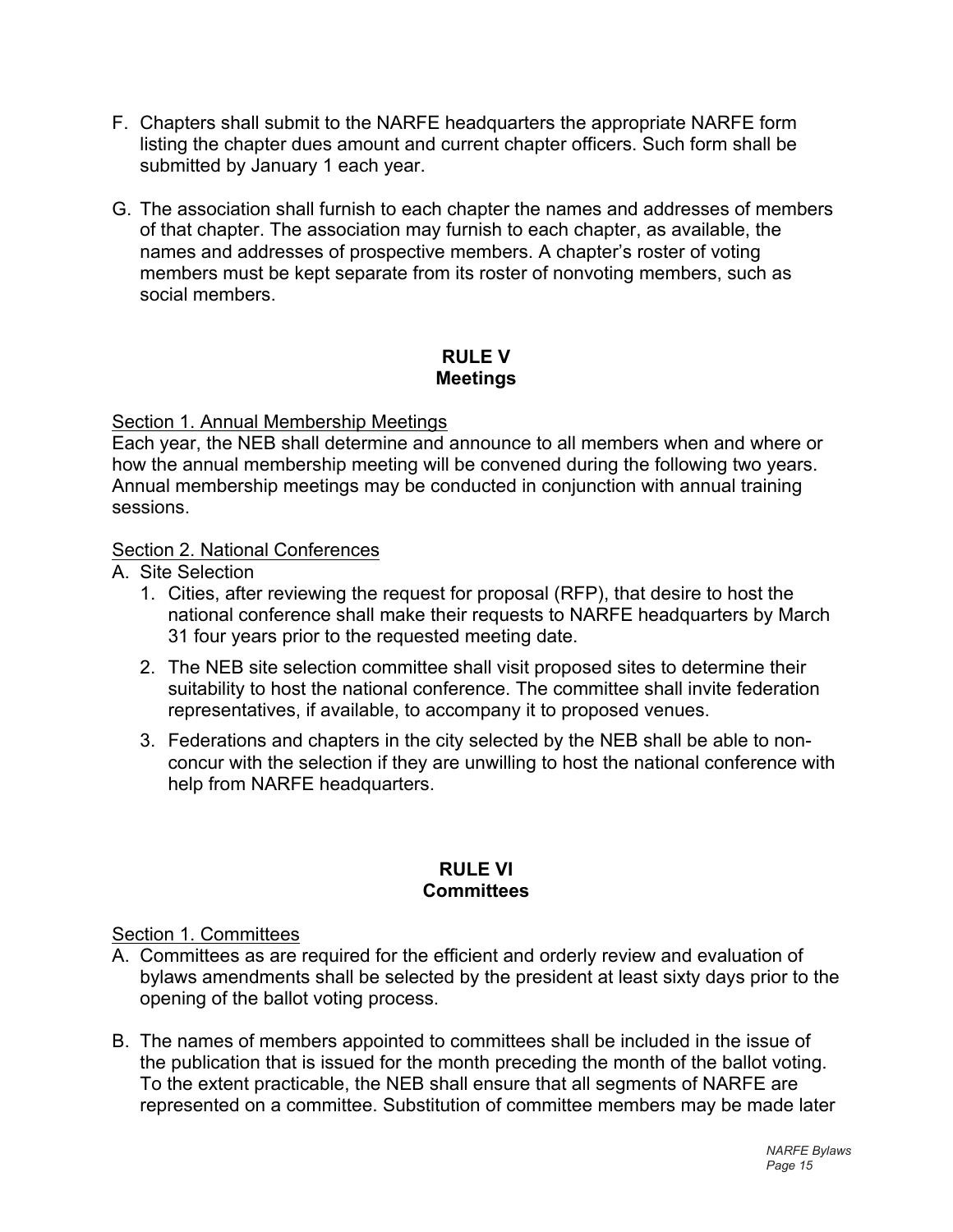as needed.

- C. No national officer, RVP or special staff member shall be appointed as a member of any committee to review bylaws amendments, nor shall they serve in an advisory capacity or as an observer on any such committee unless requested by the committee.
- D. Duties of the committees shall be as prescribed in the guidelines published by NARFE headquarters.

#### **RULE VII Amendments**

#### Section 1. Standing Rules Amendments

- A. Amendments to any of the standing rules shall require submission of a proposed amendment, which will be processed in the same manner as prescribed for a bylaws amendment by a ballot vote by the membership.
- B. Amendments proposed by the procedure described above shall require a majority vote for approval, unless a two-thirds vote is required by the bylaws or the standing rules.
- C. No standing rule is in order which would conflict with the articles of incorporation or the bylaws.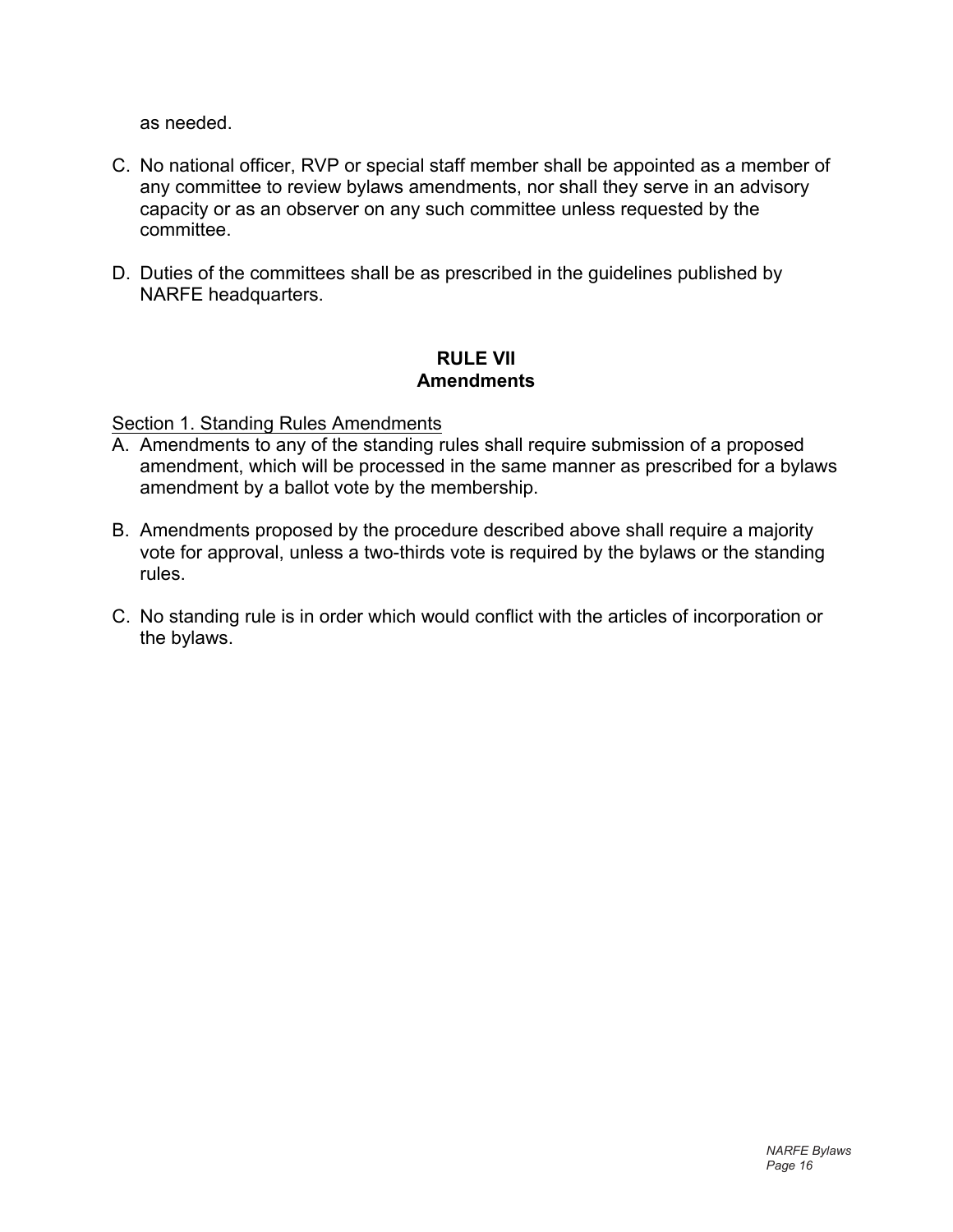## **PLEDGE OF ALLEGIANCE**

I pledge allegiance to the flag of the United States of America and to the Republic for which it stands, one Nation under God, indivisible, with liberty and justice for all.

## **INSTALLATION OF OFFICERS**

Please raise your right hand.

I hereby pledge to effectively perform the duties of my office; carry out the programs, policies, and bylaws of the Association; promote its goals and objectives; and work as a team in harmony with the Association's leadership.

I will safeguard all of the Association's property under my care; have such property available for official inspection if required; and pass on said property intact to my successor.

Please say "I do."

I hereby declare you duly installed officers of the \_\_\_\_\_\_\_\_\_\_\_\_\_\_\_\_\_Chapter/Federation. You will now assume the duties of your office as prescribed by the bylaws.